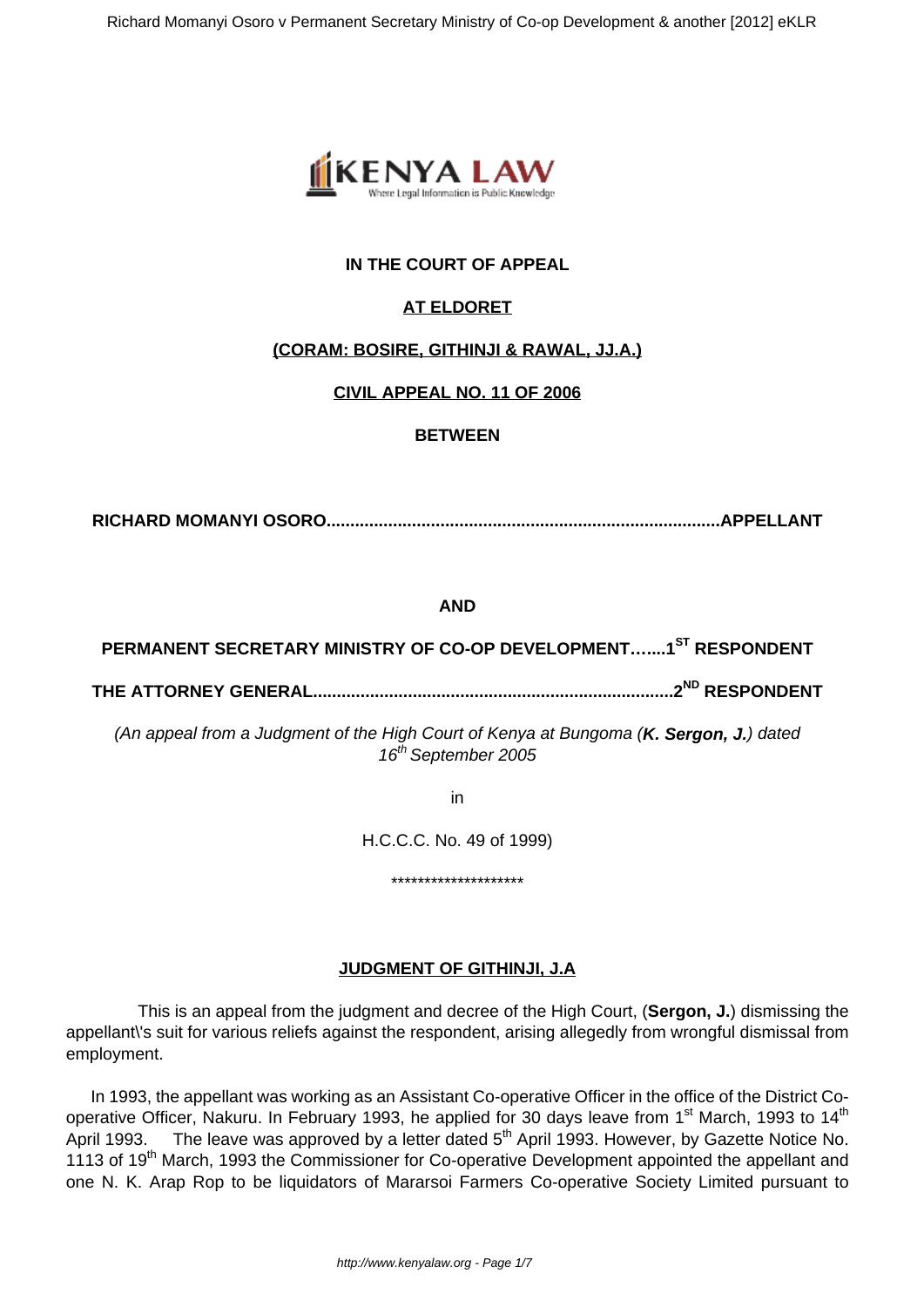**Section 61(1)** of the Co-operative Societies Act-Cap 490 (now repealed), which society was based in Rumuruti in Laikipia District. The appellant pleaded and also testified that following the appointment as a Liquidator, he took up the special assignment which involved traveling between Laikipia, Trans-Nzoia, Nandi and Uasin-Gishu Districts from which districts the members of the society were drawn.

By an application dated  $28<sup>th</sup>$  October 1993, the appellant again applied to the Permanent Secretary through the District Co-operative Officer for 40 days leave with effect from 28<sup>th</sup> October, 1993. The appellant claimed that the earlier approved leave was cancelled by his appointment as a liquidator and that he did not proceed on leave as approved. The second application for leave was forwarded by the District Co-operative Officer by a letter dated  $5<sup>th</sup>$  November 1993 but noted that the leave application was forwarded to him by registered letter from Kitale on 1<sup>st</sup> November 1993, and that there was no letter in the appellant's file cancelling the earlier approved leave. By a letter dated  $24<sup>th</sup>$  January 1994, the appellant informed the District Co-operative Officer that after the expiry of leave, he resumed liquidation duties after the expiry of leave, and was now based at District Co-operative Offices at Uasin-Gishu District.

The salary of the appellant was stopped from January 1994. In February 1994, the appellant went to permanent secretary\'s office in Nairobi to inquire why his salary was stopped. According to his evidence, he was informed by Mr. Nyaga who was in charge of personnel that the Provincial Co-operative Officer had complained that he had absconded from duty. The appellant testified that thereafter he met the Commissioner of Co-operatives who told him to go back to Eldoret and complete liquidation duties.

By a letter dated  $4<sup>th</sup>$  May 1994 the appellant informed the District Co-operative Auditor that he had reported on duty with effect from date of the letter after completing the report on liquidation but the letter was not copied to the District Co-operative Officer.

By a letter dated 5<sup>th</sup> May 1994, the District Co-operative Officer asked the Permanent Secretary for guidance in view of the appellant's "long desertion from duty" and advised the appellant to stay away until a decision is made. The Permanent Secretary by a letter dated 24<sup>th</sup> May 1994, accused the appellant of absence from duty from  $4<sup>th</sup>$  October 1993 to  $3<sup>rd</sup>$  May 1994 without permission and disobedience of instructions and asked him to show cause why he should not be dismissed from the civil service.

The letter stated in part:

## **"ABSENCE FROM DUTY WITHOUT PERMISSION**

**You are aware that you were appointed a liquidator of Mararsoi Farmers Co-operative Society Ltd. and that in October 1993 you were instructed to hand over the remaining liquidation exercises and proceed to your duty station, Nakuru and resume your normal duties. You were supposed to report at Nakuru on 4th October, 1993 but you chose to remain at Eldoret for reasons you never cared to give.**

**You are also aware that on 28th October 1993 you applied for Annual Leave and posted your application from Kitale to Nakuru. Your request was to be allowed to take leave from the same day, 28th October 1993 to 28th December, 1993. Since normal approval was not conveyed to you, your continued absence from your duty station remained unauthorised.**

**In your letter of 24th January, 1994 addressed to the District Co-operative Auditor Nakuru, you stated that on expiry of your \'unauthorised\' leave you resumed the liquidation exercise of**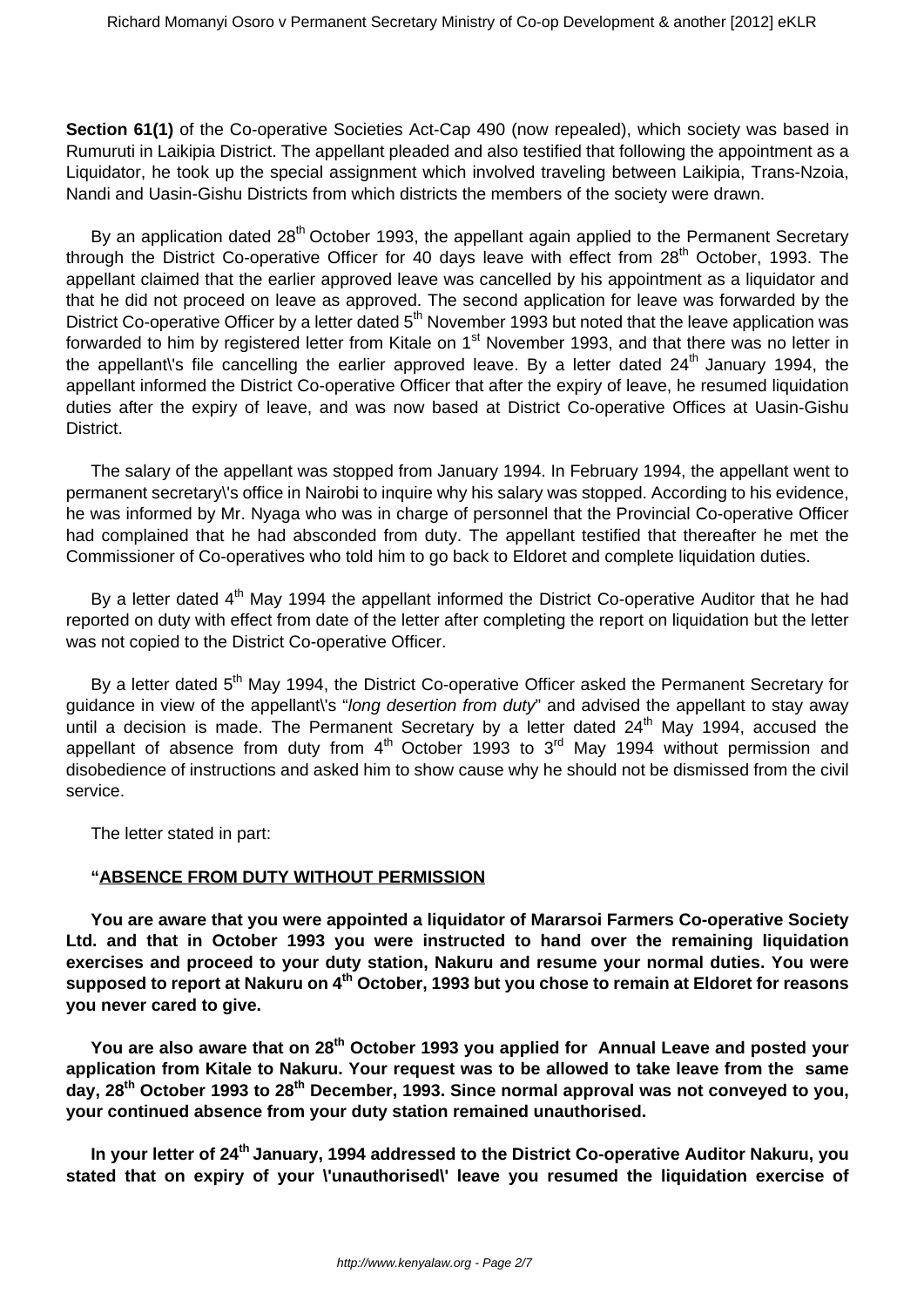**Mararsoi Farmers Co-operative Society Ltd. Since you had earlier instructions to hand over the liquidation duties to other officers, your continued absence from your duty station, Nakuru remained unauthorised. In fact your co-liquidator Mr. Rop handed over the liquidation duties as instructed and your alleged continued handling of the exercise alone is rather unbelievable.**

**It is in the above circumstances, that payment of your salary was stoppled. You called in this office on 8th February, 1994 in pursuit of your withheld salary and the facts of your absence from duty without permission were explained to you verbally by the undersigned. You argued that the facts were false and left Nairobi without the salary apparently for Eldoret and never cared to go back to your duty station, Nakuru. Thus you blatantly perpetuated your unauthorised absence from Nakuru until 4th May 1994 when you re-appeared there. You did this even after this Head Office had reminded you in February, 1994 of the urgent need to be at your duty station."**

The appellant replied by a letter dated 14<sup>th</sup> June 1994. He denied that he had been instructed to hand over liquidation exercise and return to his duty station. He admitted that he proceeded on leave before leave was approved but explained that he did so because his elder sister had died. He admitted that he resumed liquidation exercise but denied that he was doing liquidation exercise alone. He explained that as **Mr. N. K. Rop** was busy at his Baringo Office, they had made a special arrangement whereby the appellant would remain at Eldoret while **Mr. Rop** would go there to sign any necessary documents on every Friday.

Lastly, the appellant explained that he reported for duty at Nakuru after leaving Nairobi after which he was given permission by **Mr. Nyang\'wara** - the District Co-operative Auditor to return to Eldoret to finalise liquidation.

By a letter dated 22<sup>nd</sup> November. 1995 the Permanent Secretary wrote to the appellant partly as follows:

#### **"DISMISSAL**

## **I am conveying the decision of the Public Service Commission of Kenya that you should be dismissed from the government service with effect from 4th October 1993 on account of absence from duty without permission and blatant disobedience."**

The appellant appealed against dismissal to the Public Service Commission claiming that the commission had relied on false information in dismissing him and that normal procedures were not followed. The appellant averred that his appeal was never considered nor did the Public Service Commission communicate with him until he received a letter dated  $4<sup>th</sup>$  March 1998 informing him that the second appeal had been rejected as there were no convincing grounds for allowing it. The appellant maintained he had not filed a second appeal.

The appellant pleaded the foregoing matters in the plaint and sought judgment against the respondent for a declaration that the purported dismissal was illegal and unwarranted; an order that he should be paid his full salary and allowances from January 1994, and an order for reinstatement or alternatively payment of full terminal dues.

The respondent filed a defence but there was no appearance for the respondent at the trial and as a result, the trial proceeded exparte. Nevertheless, the High Court dismissed the suit saying in part:

#### **"I find that the government followed the laid down procedures in arriving at a decision to**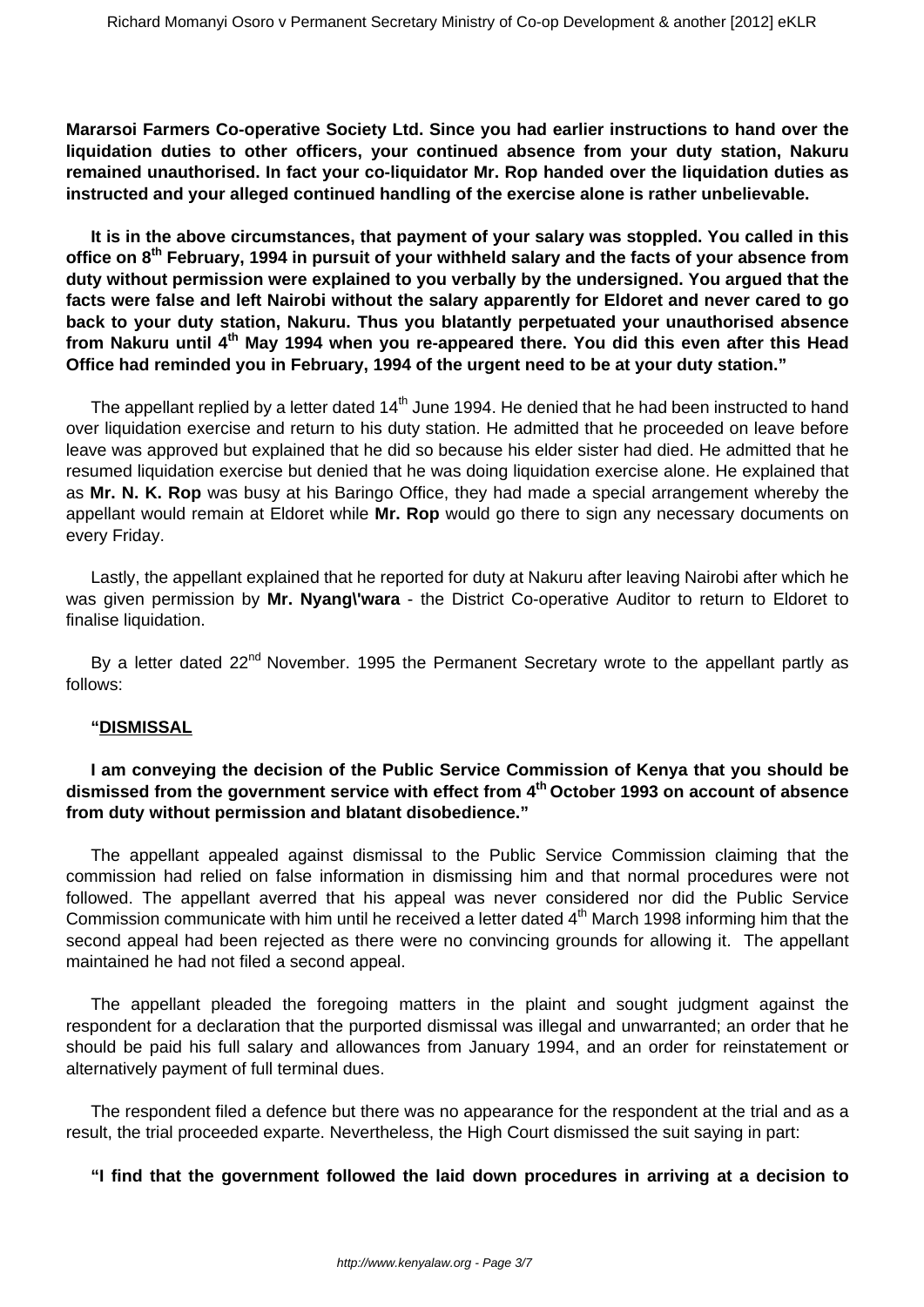**dismiss the plaintiff. The plaintiff was given a right of hearing and a fair hearing for that matter. It is evident from the numerous correspondences produced in evidence before this court that the plaintiff absented himself from duty without authority from his superior. It is also evident that appellant had little regard for his immediate bosses who included the Provincial and District Cooperative Officers. He never sought their permission or prior consent for him to be out of Nakuru, his duty station. He has clearly stated that he was only answerable to the Commissioner of Cooperative Development and no one else.**"

The main ground of appeal is that the trial Judge erred in law and in fact in holding that the appellant had not proved his case on a balance of probabilities.

Although the appellant did not specifically plead the grounds on the basis of which he claimed that the dismissal was unlawful, it is apparent that his case was that the grounds on which he was dismissed had no factual basis. In other words, his claim was that he had not absented himself from duty without permission and was not guilty of blatant disobedience as alleged both in the letter dated 24<sup>th</sup> May 1994 and in the letter dismissing him from government service dated 22<sup>nd</sup> November 1995.

There was no dispute that a public officer could be summarily dismissed from government service for absence from duty without leave. Indeed **Regulation No. 28** of the Public Service Commission Regulations made under Service Commission Act, (Cap 185) provides:

**"Where a public officer is absent without leave or reasonable cause for a period exceeding twenty four hours and the public officer cannot be traced within a period of ten days from the commencement of such absence or if traced no reply to a charge of absence without leave is received from him in writing within ten days after the dispatch of the charge to him, the authority empowered to dismiss him may summarily dismiss him."**

The appellant was accused of absence from duty without leave from  $4<sup>th</sup>$  October 1993 to  $3<sup>rd</sup>$  May 1994 – a period of 7 months. The letter dated  $24<sup>th</sup>$  May, 1994 appreciates that the appellant had been appointed as a liquidator but states that the appellant was instructed to hand over the remaining liquidation exercise and resume duty on 4<sup>th</sup> October, 1993. The appellant is accused of having failed to comply with the instructions. The appellant denied receiving such instructions. The same letter indicates that Mr. Rop the Co-liquidator also received similar instructions and complied with them.

The appellant indicated in his reply to the letter dated  $24<sup>th</sup>$  May 1994 that he and Mr. Ropmade special arrangement where Rop would work at his station in Baringo and only go to Eldoret for liquidation duties on Fridays. That is a confirmation of the contents of the letter of  $24<sup>th</sup>$  May, 1994, that Rop had resumed duties at his station. Furthermore, by a letter dated  $22^{nd}$  February, 1995 the Permanent Secretary had asked Rop to confirm, among other things, that he and the appellant had had written communication to stop liquidation exercise.

By a letter dated 3<sup>rd</sup> March, 1995 Rop replied stating among other things, that he received a written communication from Provincial Co-operative Officer, which directed him and the appellant to hand over the remaining payments to respective District Co-operative Offices. However, he stated that he did not understand the letter as directing them to stop the liquidation exercise. In the same letter, Rop confirms that he resumed duty at his station.

The two letters were produced by the appellant at the trial. They however do not support his case. Rather, they support the Permanent Secretary\'s letter that the applicant and Rop had written instructions to hand over the remaining liquidation exercise to respective District Co-operative Officers. It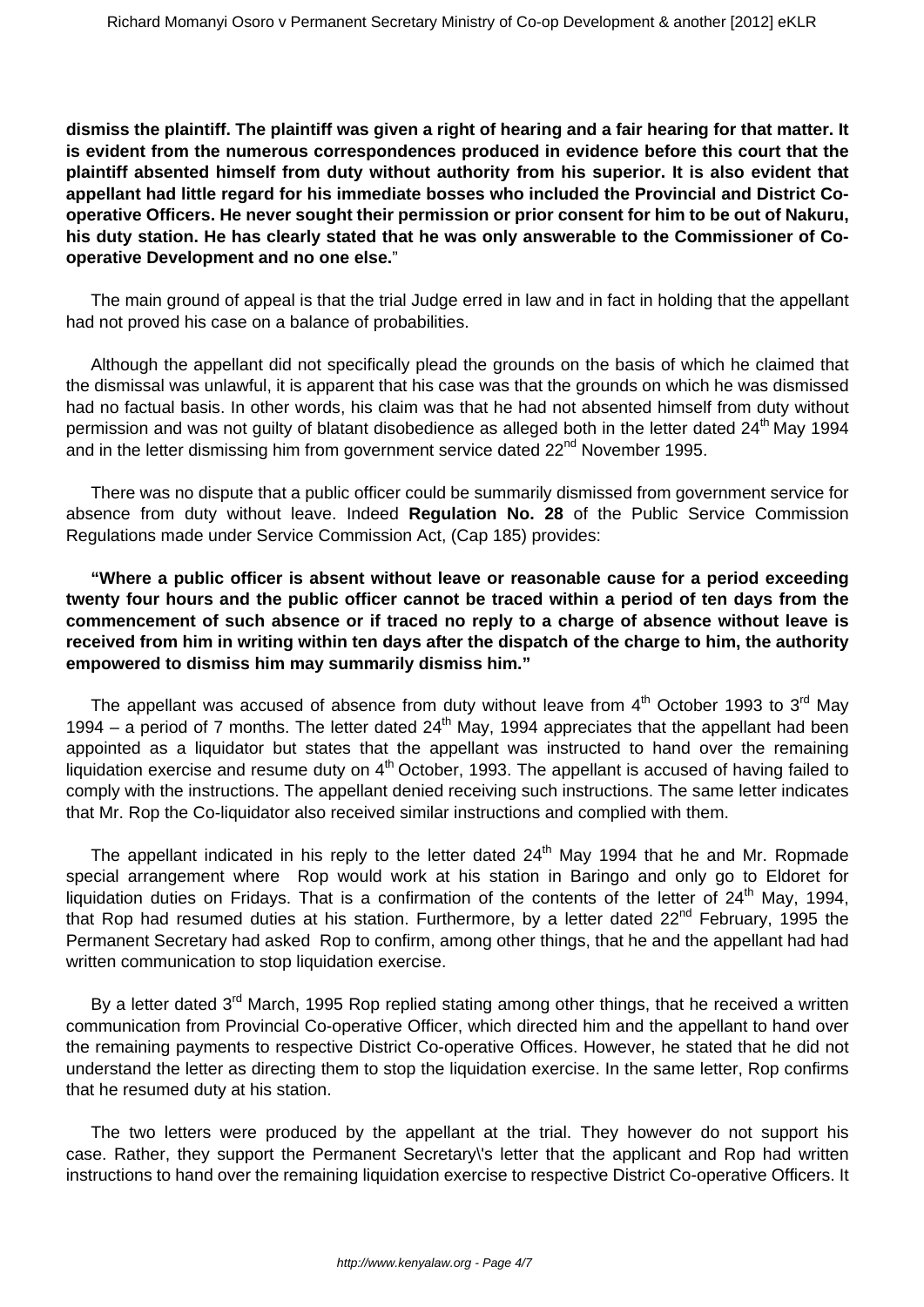is clear from Rop)'s letter dated  $3<sup>rd</sup>$  March 1995 that he and the appellant are relying on the mere failure to de-gazette them as liquidators for the assertion that the written instructions did not stop the liquidation exercise. It is apparent from the letter of Rop **t**hat the Provincial Co-operative Officer had for all intents and purposes, relieved the appellant and Ropof their duties as liquidators and directed that the remaining liquidation be handled by District Co-operative Officers. It follows that if the appellant returned to Eldoret to continue with the liquidation exercise from  $29<sup>th</sup>$  December, 1993 to  $4<sup>th</sup>$  May, 1994, he was away from his station without permission and contrary to instructions of his superiors.

Moreover, it is clear from the letter dated 24<sup>th</sup> February, 1994 that when appellant went to Permanent Secretary's office on 8<sup>th</sup> February, 1994 to inquire why his salary had been stopped, he was informed that his salary had been sopped because of his absence from duty without permission and was instructed to be at his station. The appellant instead of going back to Nakuru, returned to Eldoret.

The appellant claimed that Nyang\'wara gave him permission to return to Eldoret to complete liquidation. That explanation is not credible. The appellant already knew that he had problems for having failed to report at Nakuru. He also knew that he had already been instructed to hand over the remaining work to respective District Co-operative Officers. Moreover, Mr. Nyang\'wara as shown by his letter dated 5<sup>th</sup> January, 1994 knew that the appellant was required to resume duty at Nakuru after expiry of his leave. In that letter, Nyang\'wara reports to the Provincial Co-operative Officer thus:

## **"According to Mr. Osoro\'s leave application form, his annual leave started on 28th October, 1993 and ended on 28th November, 1993. He has not reported up to date (5th January, 1994) and we have no any information as to why he has not reported on duty."**

It is not credible that Nyangwara would subsequently allow the appellant to return to Eldoret and remain there for over two months without consulting the Provincial Co-operative Officer. The appellant raised the issue whether any person, apart from the Commissioner for Co-operatives, could legally recall him from the liquidation exercise without consulting the Commissioner.

There cannot be any dispute that the appellant, the Commissioner of Co-operatives, the Provincial Co-operative Officer, District Co-operative Officer and the District Co-operative Auditor, are all under the Permanent Secretary administratively, in the Ministry of Co-operative Development. Any superior officer exercising delegated authority from the Permanent Secretary could give the appellant any lawful instructions. In any case, the instructions that the appellant should hand over the remaining liquidation exercise was not inconsistent with his appointment as a liquidator, as he could still complete the report while still working at Nakuru, just as Rop was doing.

The appellant admitted that he went on leave before it was authorised. It seems from the record that his leave was not formally approved by the Permanent Secretary thus rendering his absence without permission. Lastly, his explanation is inconsistent with his oral evidence that he met the Commissioner of Co-operative when he was in Nairobi who told him to go back to Eldoret.

The appellant was given an opportunity to respond to the accusations against him but the appeal was ultimately rejected and the appeal dismissed. He says that his appeal was not heard and that he did not file a second appeal. If so, then the letter dated  $4<sup>th</sup>$  March 1998 logically refers to the dismissal of the first appeal.

The appellant further contended that no proper procedure was followed and that he should have been given a warning three times, followed by interdiction, and ultimately by dismissal. This was however a summary dismissal which is authorised by **Regulation 28.**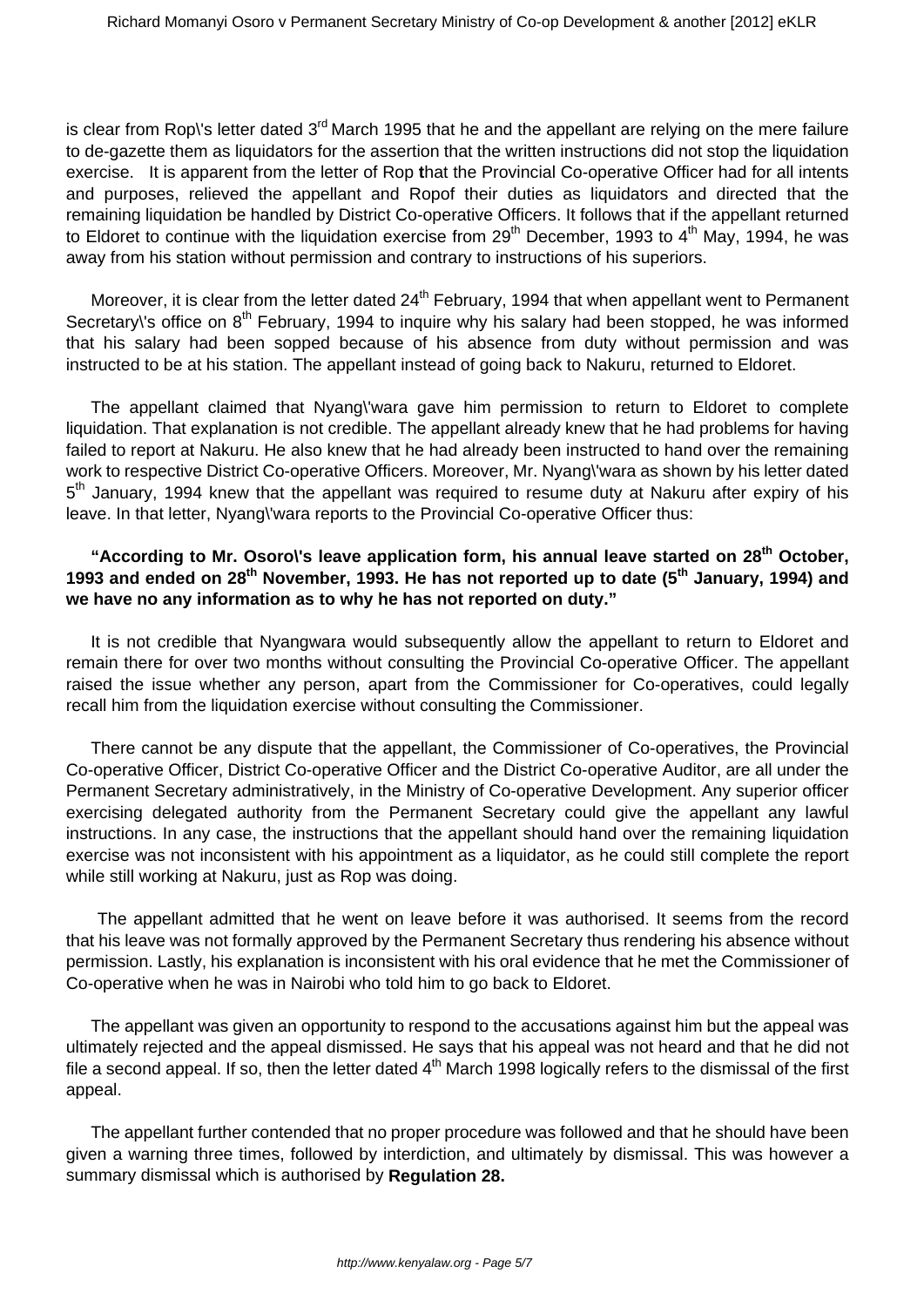There is no provision in the Public Service Commission Regulations for oral hearing of appeals. From the nature of the complaints against the appellant, it was sufficient if he was informed of the grounds on which he was dismissed and given an opportunity to file an appeal. This was done and the appellant indeed filed an appeal. The Public Service Commission is a master of its own procedure as a statutory body. It need not hold a hearing and it can do everything in writing. The Public Service Commission ultimately communicated its decision to the appellant, that there was no convincing grounds for allowing the appeal although it erroneously referred to the appeal as the second appeal.

From the foregoing, I am satisfied that the grounds on which the appellant was dismissed were supported by ample documentary evidence, and that the High Court quite correctly dismissed the appellant\'s suit.

Thus I find no merit in this appeal which I would dismiss with no orders as to costs. As **Rawal, JA** agrees, the appeal is dismissed with no orders as to costs.

This judgment has been delivered under **Rule 32(3)** as Bosire, JA. is not currently performing judicial functions.

**Dated and delivered at Eldoret this 20th day of September, 2012.**

**E.M. GITHINJI**

**……………......…………**

**JUDGE OF APPEAL**

#### **JUDGMENT OF RAWAL, JA.**

 I have had the advantage of reading the judgment of **Githinji, JA** in draft. I concur with it entirely and I have nothing useful to add.

I agree that the appeal be dismissed with no orders as to costs.

**Dated and delivered at Eldoret this 20th day of September, 2012.**

**K. H. RAWAL**

**………………………**

**JUDGE OF APPEAL**